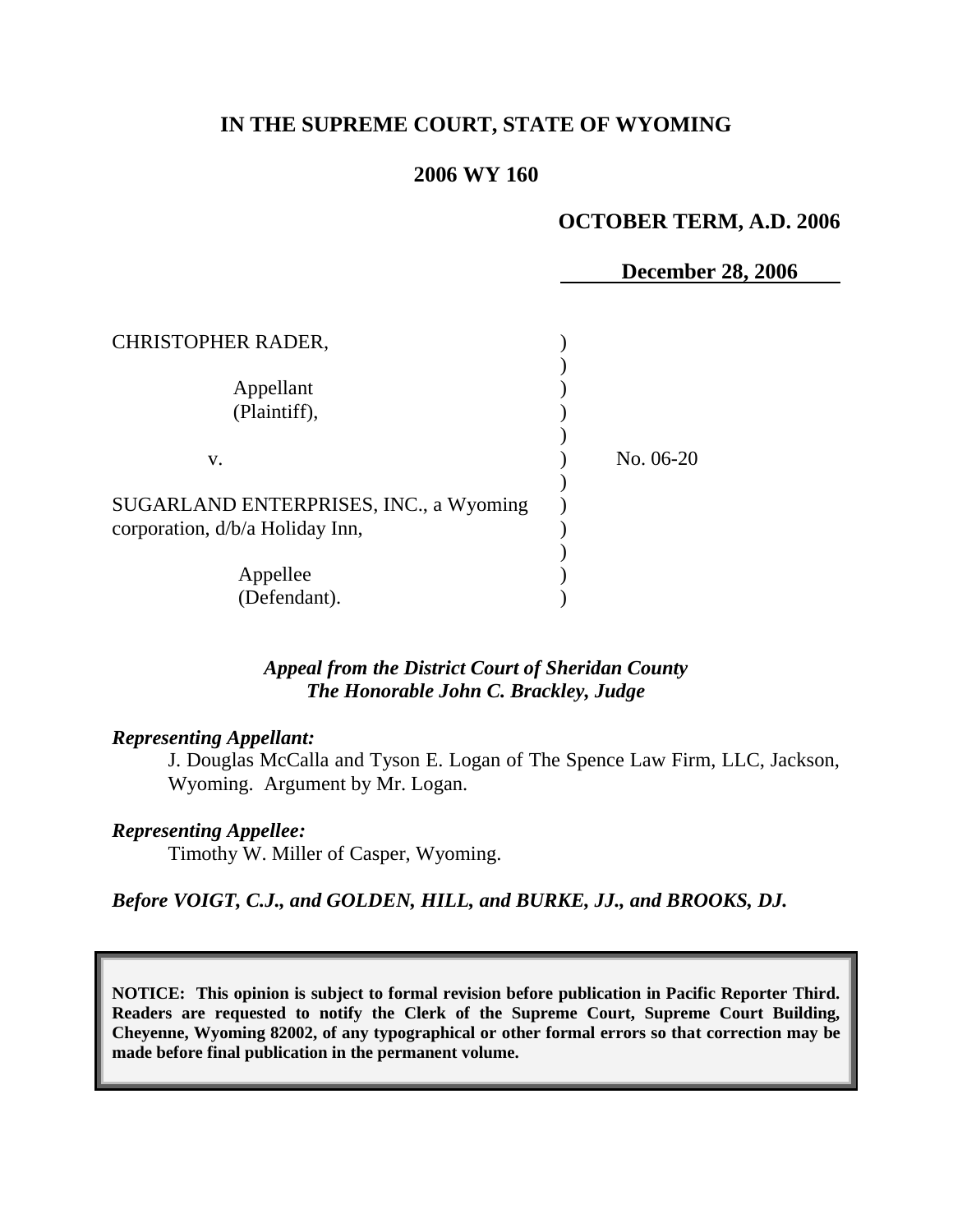## **BROOKS**, **District Judge**.

[¶1] Appellant, Christopher Rader (Rader), a bar patron, filed a complaint for negligence against Appellee, Sugarland Enterprises, Inc. (Sugarland), a bar owner, to recover for damages sustained in a fight with other bar patrons. Rader appeals the district court's entry of summary judgment against him, which found that under the undisputed facts of the case, Sugarland owed no duty of care to Rader.

[¶2] We affirm.

## **ISSUE**

[¶3] The parties agree that the controlling issue on appeal is whether Sugarland owed a legal duty to Rader under the specific factual circumstances of this case.

## **FACTS**

[¶4] On the evening of March 17, 2001, Rader, his wife Rebecca, their friends, Steve and Shannon Kuzara and Tanya Stringer, entered Scooters Bar & Grill at the Holiday Inn in Sheridan, Wyoming. The Holiday Inn is owned and operated by Sugarland. Rader recognized a friend in the bar and began talking to him. Rebecca Rader, the Kuzaras, and Stringer went to the dance floor to dance.

[¶5] An argument occurred on the dance floor between Ms. Stringer and another lady, Mindy Lyle. Jessica Taylor then came down on the dance floor and approached Ms. Rader in an aggressive manner and Ms. Rader held her hands out to defend herself. Mr. Kuzara stepped between Ms. Taylor and Ms. Rader. The bar disc jockey observed the commotion and called for security on the public address system. Mr. Rader heard his wife calling his name and turned toward the dance floor. He saw a man grab his wife and Rader went to the dance floor and pushed that man away from his wife. The bartender then came down to the dance floor and told those involved to leave.

[¶6] Two people who were not involved inside the bar were Jerome Taylor, Ms. Taylor's husband, and Danny Sutherland. Rader had no contact with either Mr. Sutherland or Mr. Taylor inside the bar. Neither Mr. Taylor nor Mr. Sutherland did anything in the bar to warrant their removal, and the record does not appear to indicate they were asked to leave. The bartender did, however, note that Sutherland was intoxicated when he entered the bar, that he had a belligerent look on his face, and the bartender refused to serve Sutherland any alcohol.

[¶7] The Raders, the Kuzaras, and Ms. Stringer also left at the request of the bartender. Before he left, Rader found the man he had pushed on the dance floor and apologized. That person had apparently just been trying to stop the argument. It is clear that when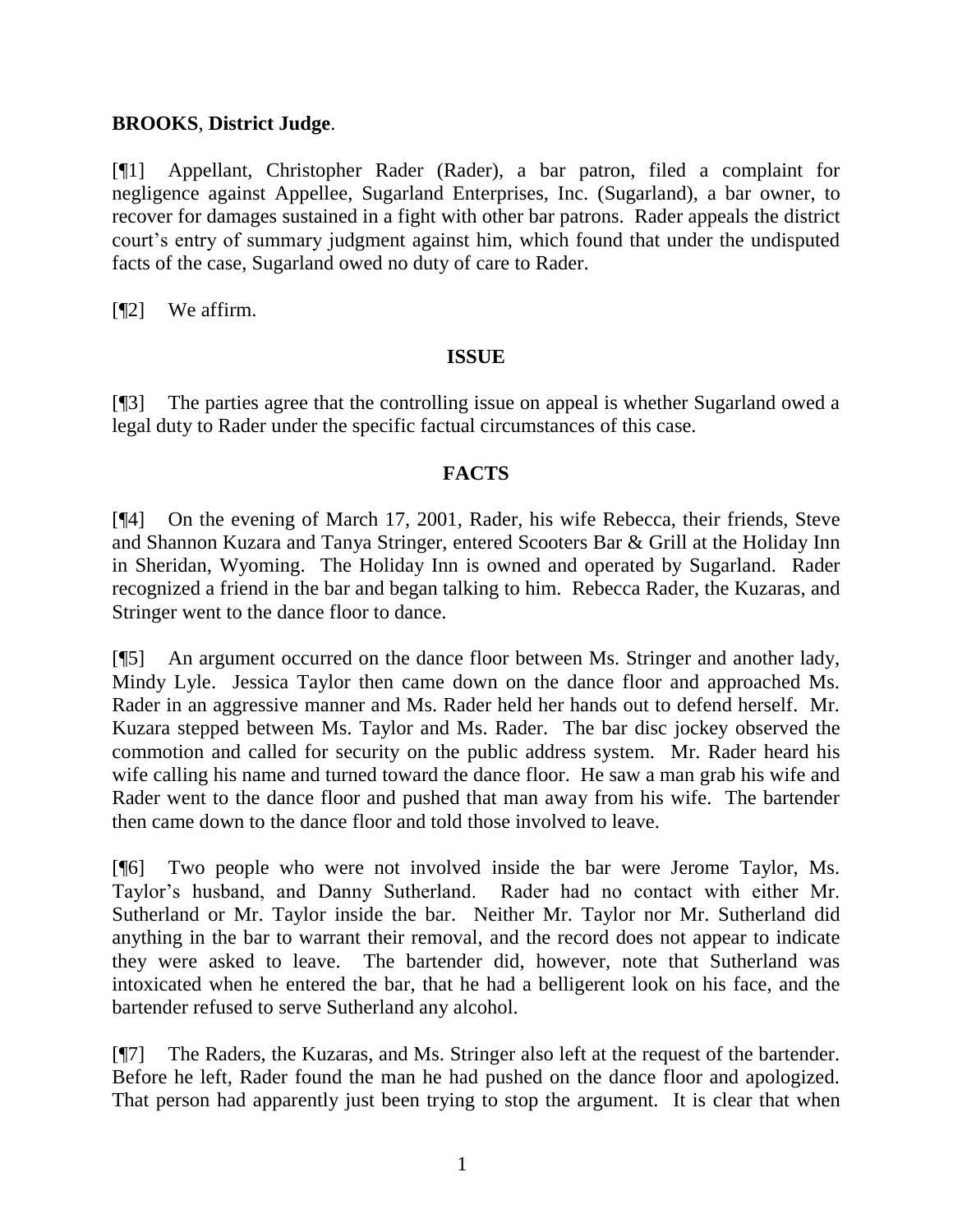Ms. Taylor and Ms. Lyle were asked to leave the bar, Mr. Taylor and Mr. Sutherland also left the premises. The Raders walked out of the bar through a patio and into the parking lot. Mr. Rader was not expecting any trouble as he left the bar. Mr. Taylor and Mr. Sutherland walked past the Raders. Rader had not seen either man inside the bar and had never seen Sutherland in his life.

[¶8] Ms. Taylor and Ms. Stringer again started arguing outside. Mr. Taylor, after he had walked past the Raders, called out to Rader, "That's my wife." Rader then pointed to Ms. Rader, who was standing next to him, and said, "So, that's my wife," indicating that the person arguing with Ms. Taylor had no relation to Mr. Rader. Rader turned away from Mr. Taylor. Mr. Taylor and Mr. Sutherland then immediately attacked Rader and beat him severely causing a significant head injury. A bar employee came outside and stated that the police were coming and Taylor and Sutherland fled the scene. Rader testified in his deposition that the assault on him was a complete surprise. Rader also stated that prior to the assault, there was no hostility between he and Taylor or Sutherland.

[¶9] Rader filed suit against Sugarland alleging, in essence, that Sugarland failed to exercise reasonable care to protect him in light of a known and pending danger that arose on the bar premises. Sugarland, after some discovery, filed a motion for summary judgment. Rader responded and the district court granted the motion, finding that under the undisputed facts of the case, Sugarland owed no duty of care to Rader to prevent the assault.

# **STANDARD OF REVIEW**

[¶10] Summary judgment is appropriate only when the pleadings, depositions, answers to interrogatories, and admissions on file, together with the affidavits, if any, show that there is no genuine issue as to any material fact and the moving party is entitled to judgment as a matter of law. *Easum v. Miller*, 2004 WY 73, ¶15, 92 P.3d 794, 798-99 (Wyo. 2004). In reviewing a summary judgment, we do not accord any deference to the district court's decisions on issues of law, and examine *de novo* the entire record--the parties' submissions of evidence--in a light most favorable to the party who opposes the motion. *Id*. at 799.

## **DISCUSSION**

[¶11] All negligence actions consist of the breach of a duty owed by the defendant which proximately causes injury to the plaintiff. *White v. HA, Inc.,* 782 P.2d 1125, 1128 (Wyo. 1989). Our focus is whether Sugarland owed or breached any duty to Rader in this case. This Court has considered on four previous occasions the question whether a bar owner owes a duty to a patron as a result of an altercation on or near the bar premises.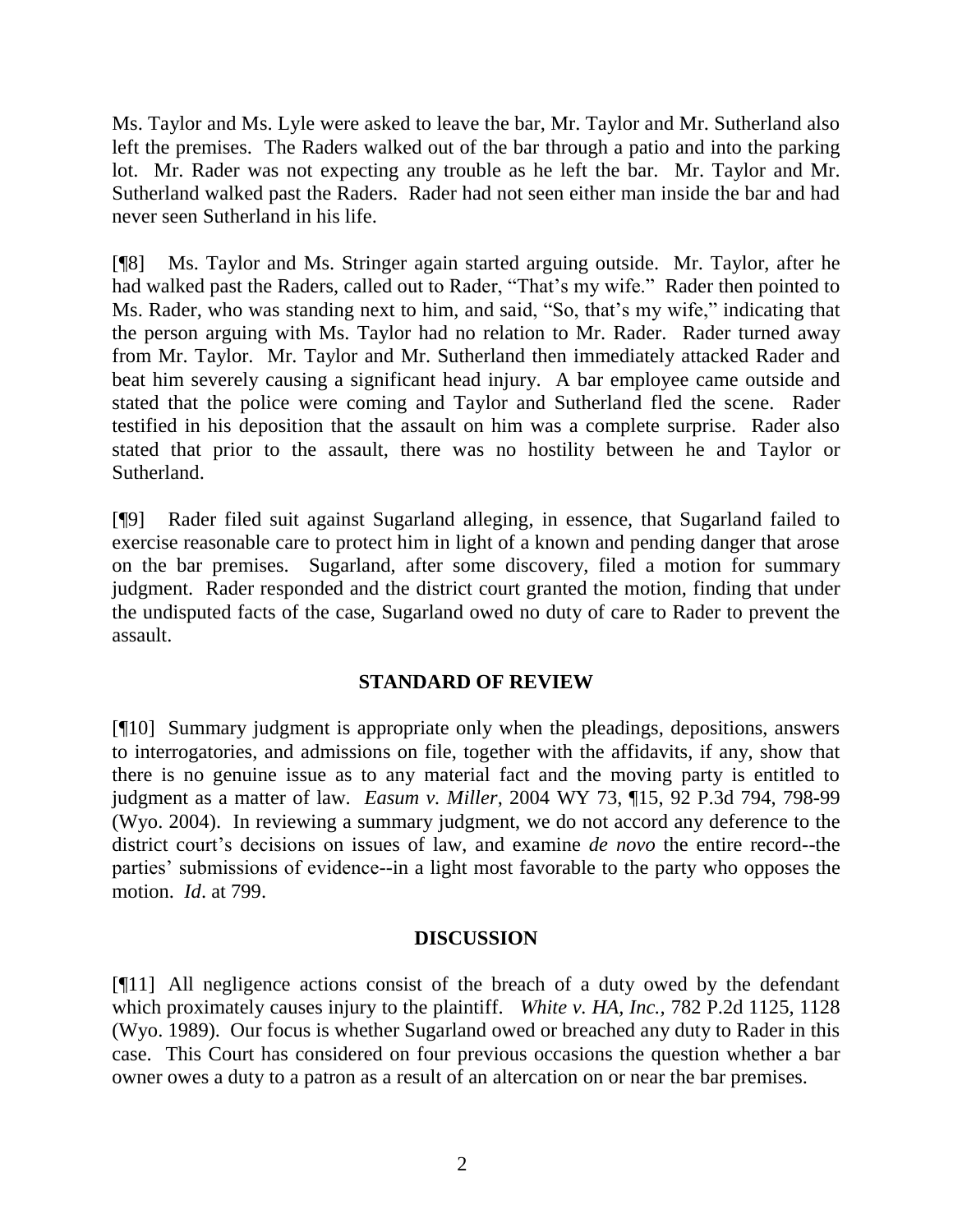[¶12] In *Fisher v. Robbins*, 78 Wyo. 50, 319 P.2d 116, 117 (1957), an argument developed between two bar patrons. A police officer entered the bar and began talking to the two patrons. A third person approached them and broke a beer bottle over the head of one of the patrons who was talking to the policeman. A piece of glass from the bottle flew into the eye of yet another bar patron resulting in the loss of the eye.

[¶13] This Court reversed a jury verdict in favor of the plaintiff. The Court set forth a six-part burden of proof requirement that the plaintiff had to meet in order to prevail against the bar owner. That burden of proof requirement consisted of:

- (1) a disturbance occurred which either did or should have attracted the defendant's attention;
- (2) defendant had opportunity to act;
- (3) defendant permitted the disturbance to continue without reasonable effort to quell the same;
- (4) defendant failed to give plaintiff reasonable protection;
- (5) there was some relationship between the disturbance and the subsequent violence; and
- (6) plaintiff was injured as a result of the violence.

*Fisher,* 319 P.2d at 118.

[¶14] In *Fisher*, this Court found that the plaintiff's evidence did not prove that the original argument caused or inspired the violence which injured the plaintiff or that the bar owner had any opportunity to protect the plaintiff. *Fisher,* 319 P.2d at 126. We went on to hold that a mere battle of words, no matter how violent, unaccompanied by action that gives warning that violence is impending, is not enough to create a duty on the part of the bar owner. *Id*. at 120.

[¶15] We next considered a bar owner's responsibility to patrons in *Mayflower Restaurant Co. v. Griego*, 741 P.2d 1106 (Wyo. 1987). There, we affirmed a jury verdict in favor of the plaintiff. In *Mayflower,* the plaintiff was threatened several times by another bar patron, who at one point grabbed the plaintiff's shirt. Later, the plaintiff was involved in another altercation in the bar with the same bar patron, resulting in injury to the plaintiff. We reiterated in *Mayflower* that a battle of words does not predict that a participant will resort to an unlawful assault and battery. However, the evidence indicated that the plaintiff had been grabbed by the bar patron during the initial confrontation and that the altercation was such that it attracted the attention of bar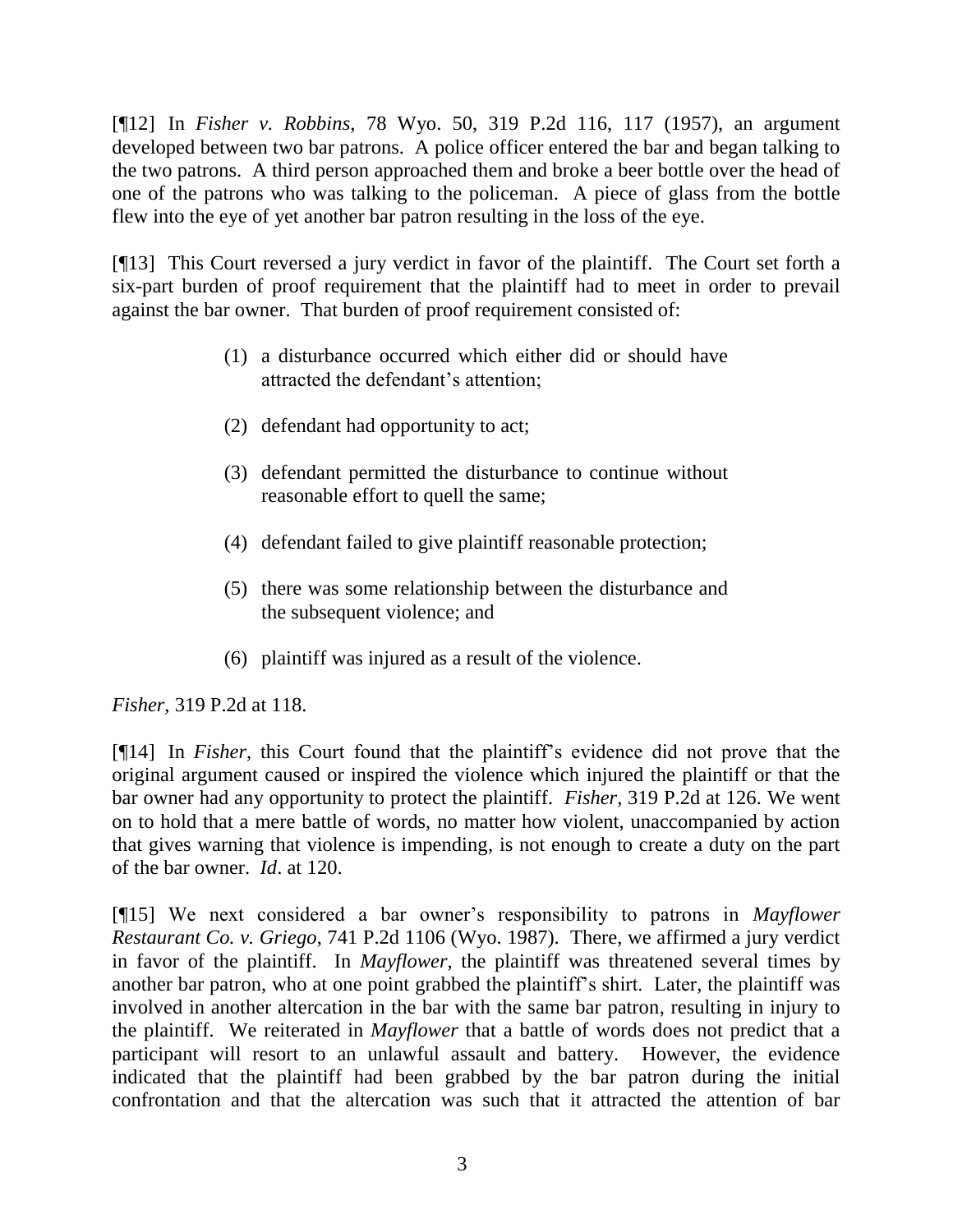employees. The evidence also indicated that the initial disturbance was connected to the subsequent assault. Therefore, this Court concluded that there was sufficient evidence to affirm the jury verdict. *Id*. at 1113-14.

[¶16] This Court again addressed the issue in *White v. HA, Inc.,* 782 P.2d 1125 (Wyo. 1989). *White* has some similarity to the case now before this Court. In *White*, the plaintiff was a patron in the defendant's bar. One of the plaintiff's friends and another bar patron got into a fight in the bar. The plaintiff and his friend left the bar after the fight. Shortly afterward, the fight resumed outside the bar premises between the plaintiff's friend and the other party to the bar fight. The plaintiff became involved and ultimately sustained a gunshot wound. This Court affirmed a summary judgment in favor of the bar. We noted that the original altercation in the bar was brief and that the bar patron who shot the plaintiff voluntarily left the bar. The plaintiff and that patron did not talk to each other in the bar or demonstrate any aggressive behavior towards each other in the bar. We held that "[w]ithout sufficient notice of impending danger, no duty arose" to protect the plaintiff. *Id*. at 1131.

[¶17] Our most recent discussion of this issue occurred in *Hanna v. Cloud 9,* 889 P.2d 529 (Wyo. 1995). In *Hanna*, we again affirmed a summary judgment in favor of the bar owner. The plaintiff was an employee of the defendant bar, which adjoined a restaurant and coffee shop. The plaintiff had several physical confrontations with two other people in the kitchen of the restaurant. After going home, the plaintiff later returned and was injured in yet another confrontation in the bar. This Court concluded that under the facts of that case, the bar owner had no opportunity to intervene and therefore summary judgment was proper. *Id*. at 530. In reaching that conclusion, we synthesized our previous rulings by setting forth a three-pronged burden of proof in order for a plaintiff to establish liability against a bar owner:

- a disturbance which did attract or should have attracted the tavern keeper's attention;
- the lapse of a reasonable amount of time between the attracting disturbance and the subsequent tortious act on the injured invitee by the other invitee, within which time period the tavern keeper had the opportunity to avert the impending danger or subsequent tortious act; and
- a relationship between the attracting disturbance and the subsequent tortious act.

*Id*. at 532.

[¶18] Our analysis of the present case begins with what we said in *Fisher.* The disturbance, in order to attract the attention of the bar owner, must be more than a battle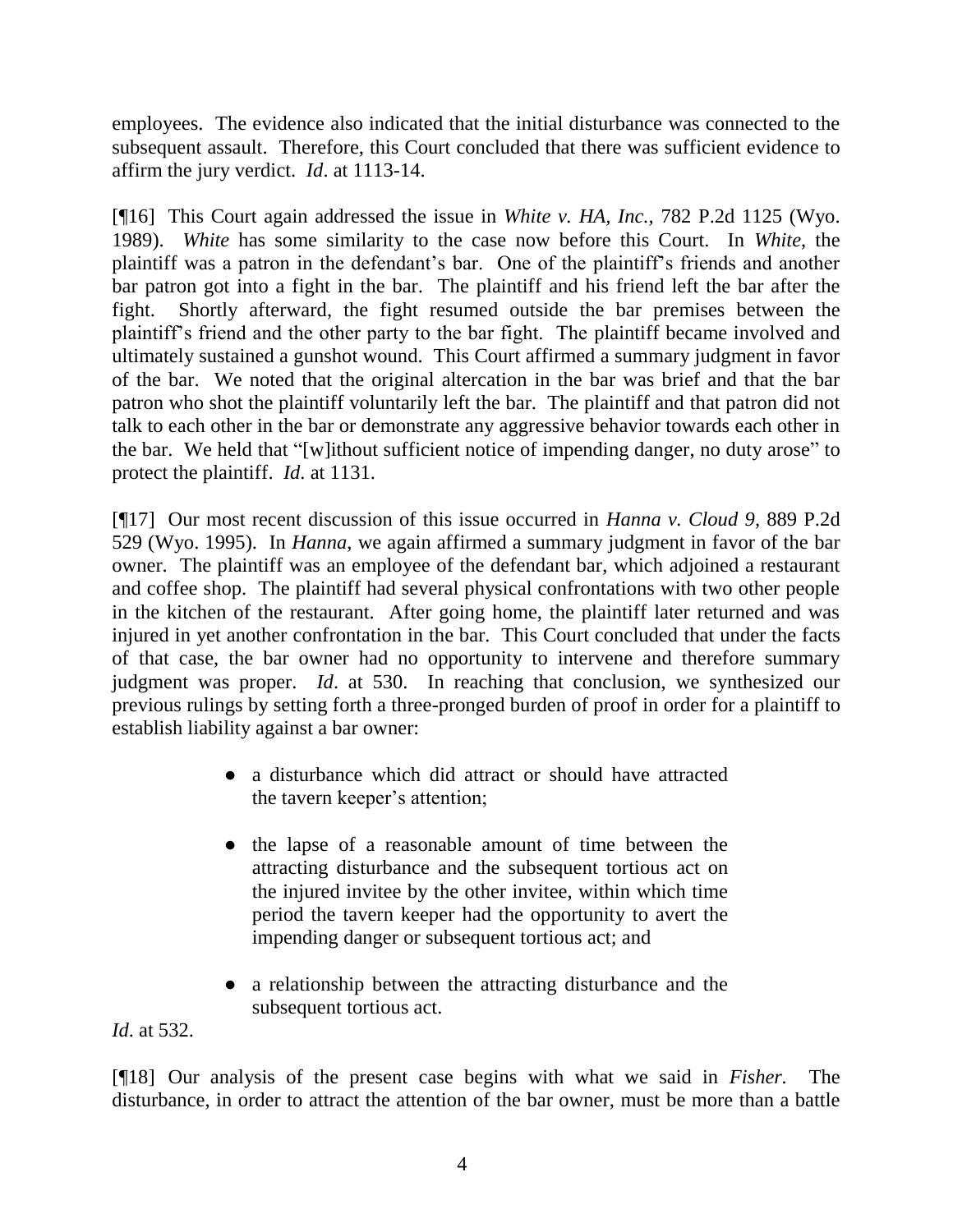of words. It must be action, threats of action, or some type of demonstration. *Fisher*, 319 P.2d at 120; and *White,* 782 P.2d at 1129. At the heart of the cause of action is notice and foreseeability of some impending danger to a business invitee and the ability to avert the danger. Bars and taverns, by their very nature, involve alcohol, loud animated conversations, and spontaneous actions and reactions to normally innocuous words and events. Given those realities, we have been reluctant to and decline now to broaden tavern owner liability beyond what we have said in *Hanna* or *White. White,* 782 P.2d at 1128. "[T]he duty to protect a third party from danger, above and beyond the general landowner duty to provide reasonably safe premises to all invitees, arises when the disturbance in the bar is sufficient to alert the tavern keeper that there is imminent danger of injury to a third party." *Id*. at 1129. "Proof of defendant's actual or implied knowledge of impending danger to his invitees and that he had reasonable opportunity to avert [that danger] is indispensable to entitle plaintiff to recovery." *Id*. at 1131.

[¶19] Turning to the three-part burden of proof test set forth in *Hanna*, we conclude that the plaintiff's evidence fails on each part of that test. Here, the disturbance at issue was the dance floor argument that involved some minimal amount of touching between Ms. Stringer, Ms. Lyle, Ms. Taylor, and Ms. Rader. Mr. Taylor and Mr. Sutherland played no part in that disturbance. Mr. Rader had some limited involvement, but it is clear that the real disturbance involved the four ladies. Mr. Taylor and Mr. Sutherland did nothing to warrant their removal from the bar, and it is not clear from the record that they were asked to leave. The record is absolutely clear that Rader, on the one hand, and Taylor and Sutherland on the other, had no contact in the bar and certainly there was no confrontation between them in the bar.

[¶20] Part one of the *Hanna* test requires a disturbance that attracted the attention of the tavern keeper. There was a disturbance that did attract the disc jockey's attention, but it did not involve Taylor or Sutherland, nor did the disturbance involve threats against Rader. There is simply nothing to indicate that the disturbance would pose a threat to Rader from Taylor and Sutherland.

[¶21] Part two of the *Hanna* test requires that the tavern owner have a reasonable amount of time to avert the impending danger. Here, there is no proof of impending danger from Taylor and Sutherland. There was nothing from which Sugarland could foresee that the argument among the ladies on the dance floor would lead to the Taylor and Sutherland attack on Rader.

[¶22] Finally, *Hanna* requires a relationship between the disturbance and the subsequent tortious act. Sutherland and Taylor had no part in the disturbance and had no contact whatsoever with Rader in the bar. The nexus between the disturbance and the subsequent attack is missing.